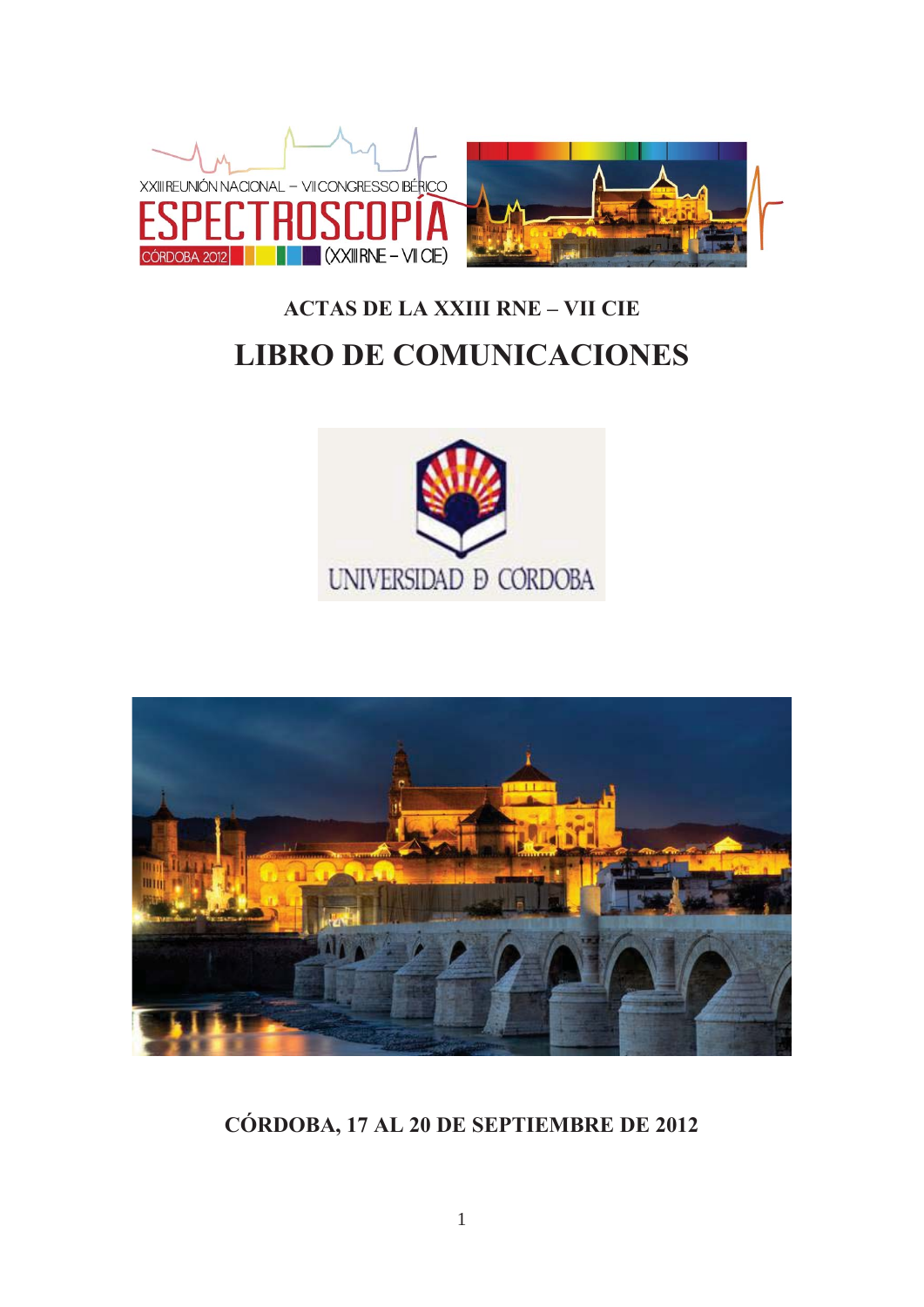# **COMITÉ CIENTÍFICO**

Santiago Sánchez Cortés, IEM-CSIC, Madrid (presidente del Comité Científico) Belén Maté Naya, IEM-CSIC, Madrid María Paz Sevilla, Universidad Complutense Madrid Antonio Sola Díaz, Universidad de Córdoba (presidente del Comité Organizador Local) Luis Batista de Carvalho, Universidade de Coimbra Carmen Cámara, Universidad Complutense de Madrid Luis Fermín Capitán, Universidad de Granada Isabel Ferreira, Universidade de Porto Milagros Gómez, Universidad Complutense Madrid Manuel Hernández Córdoba, Universidad de Murcia Maria Paula Marques, Universidade de Coimbra Santiago Maspoch, Universidad Autónoma de Barcelona Bartolomé Simonet, Universidad de Córdoba

## **COMITÉ ORGANIZADOR LOCAL**

de la Universidad de Córdoba (UCO) *Presidente:* Antonio Sola Díaz, Departamento de Física (F. Ciencias) *Vicepresidente:* Manuel Torralbo Rodríguez, vicerrector de Comunicación *Vocales:* Antonio Gamero Rojas, Departamento de Física (F. Ciencias) Jerónimo Ballesteros Pastor, Departamento de Física (F. Ciencias) Mª Carmen Quintero Ortega, Departamento de Física (F. Ciencias) Manuel Sáez Cano, Departamento de Física (F. Ciencias) Mª Carmen García Martínez, Departamento de Física Aplicada (E. Politécnica) Jesús Torres Castro, Departamento de Física Aplicada (E. Politécnica) Cristina Yubero Serrano, Departamento de Física (F. Ciencias) *Asistentes:*  Carmen Mª Martínez Cuesta (contratada de proyecto)

José Manuel Ortiz Roldán (becario-colaborador)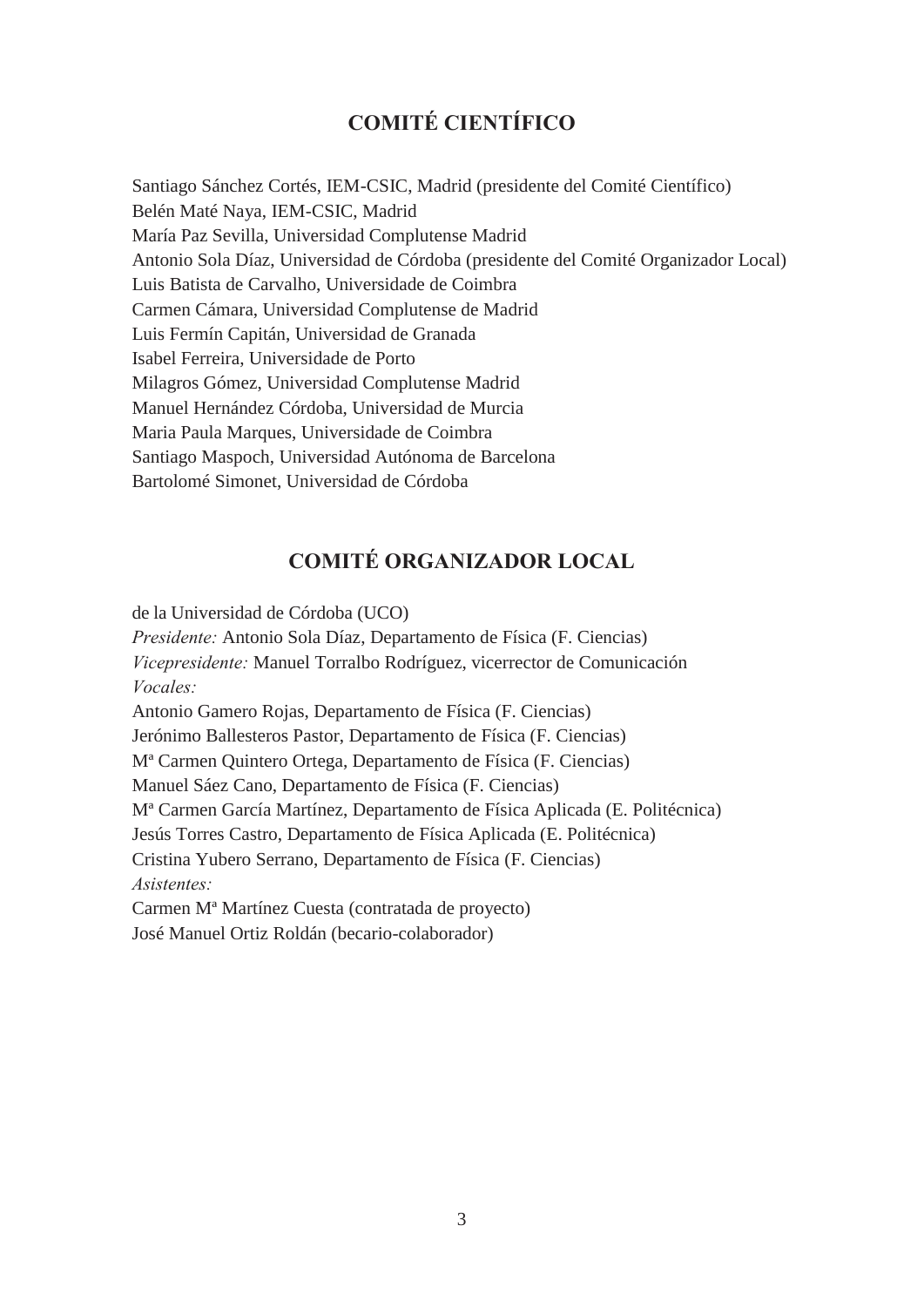## **Single extraction tests for risk assessment of arsenic and heavy metals in polluted soils from mining activities**

David García-Casillas<sup>1</sup>, Sara García-Salgado, M<sup>a</sup>. Ángeles Quijano

Departamento de Ingeniería Civil: Tecnología Hidráulica y Energética, E.U.I.T. de Obras Públicas, Universidad Politécnica de Madrid, 28014 Madrid, Spain. <sup>1</sup>E-mail: david.gcasillas@upm.es

#### Introduction

Mining activities are one of the most important sources of metalloids and/or heavy metals contamination in soils. However, environmental risk is better assessed on the basis of the element mobility and bioavailability than total concentration in soils, which are commonly evaluated by single extraction protocols [1, 2]. In this work, three single extraction methods based on the use of neutral salt solutions, weak acid medium or chelating agents, have been applied to polluted soil samples collected from the Mónica mine surroundings (NW Bustarviejo, Madrid, Spain). Correlations between extracted and total concentrations of As and heavy metals (specifically Cd, Cu, Pb and Zn) in soils were studied by linear regression analysis, in order to assess the usefulness of the different leaching tests for risk assessment of the different elements.

#### Experimental

Arsenic and heavy metals in soil samples were extracted by both mechanical shaking (MS) and ultrasonic focused probe (UPS), under the experimental conditions showed in Table 1. The extracts were analyzed by ICP-AES, using Rh as an internal standard. The certified reference materials (CRMs) BCR 483 and BCR 700 were used for validation of the extraction methods. On the other hand, the total element concentrations in soil samples were also determined by ICP-AES, after microwave digestion with aqua regia [2].

| Soil amount<br>(g) | Extractant           |                                         |                |           | <b>Time</b>         |  |
|--------------------|----------------------|-----------------------------------------|----------------|-----------|---------------------|--|
|                    | <b>Type</b>          | <b>Concentration</b><br>$\pmod{L^{-1}}$ | Volume<br>(mL) | MS<br>(h) | <b>UPS</b><br>(min) |  |
|                    | CaCl <sub>2</sub>    | $0.01\,$                                |                |           |                     |  |
| 0.75               | CH <sub>3</sub> COOH | 0.43                                    |                | Iб        |                     |  |
|                    | <b>EDTA</b>          |                                         |                |           | 1.J                 |  |

*Table 1. Experimental conditions for extraction of soil samples.*

#### Results and Discussion

The results obtained by the extraction methods applied (MS and UPS), for both CRMs and soil samples, were statistically comparable. Therefore, the UPS method is recommendable due to the considerable reduction in the time required for sample extraction.

|                                                |                         | As                      | C <sub>d</sub> | <b>Cu</b>                | Pb                         | Zn                     |
|------------------------------------------------|-------------------------|-------------------------|----------------|--------------------------|----------------------------|------------------------|
| <b>Total concentration</b><br>$(\mu g g^{-1})$ |                         | $3.10^{2} - 3.10^{4}$   | $1.3 - 53.5$   | $26 - 3 \cdot 10^3$      | $12.4 - 2.7 \cdot 10^3$    | $94-1.6 \cdot 10^4$    |
| CaCl <sub>2</sub>                              | $\mu$ g g <sup>-1</sup> | $0.2 - 4.8$             | $0.01 - 3.2$   | $2 - 29$                 | $0.02 - 9.5$               | $1.2 - 10^2$           |
|                                                | $\frac{0}{0}$           | $0.01 - 0.08$           | $1-29$         | $0.1 - 13$               | $0.01 - 1.1$               | $0.1 - 15.8$           |
| CH <sub>3</sub> COOH                           | $\mu$ g g <sup>-1</sup> | $10.7 - 1.8 \cdot 10^2$ | $0.03 - 6.4$   | $1.7 - 1.5 \cdot 10^2$   | $0.6 - 2.9 \cdot 10^2$     | $0.2 - 1.9 \cdot 10^2$ |
|                                                | $\frac{0}{0}$           | $0.4 - 4.8$             | 1.7-48         | $0.2 - 29$               | $0.04 - 20$                | $0.2 - 7$              |
| <b>EDTA</b>                                    | $\mu$ g g <sup>-1</sup> | $7.4 - 3.2 \cdot 10^2$  | $0.003 - 4.4$  | $1.8 - 1.3 \cdot 10^{2}$ | $2 - 3 \cdot 2 \cdot 10^2$ | $1.8 - 1.4 \cdot 10^2$ |
|                                                | $\frac{0}{0}$           | $0.4 - 4.1$             | $0.2 - 37$     | $3 - 30$                 | $1 - 24$                   | $0.3 - 16.4$           |

*Table 2. Total and extracted concentrations, in μg g-1, and extraction percentage ranges found in soil samples*   $(n=16)$ .